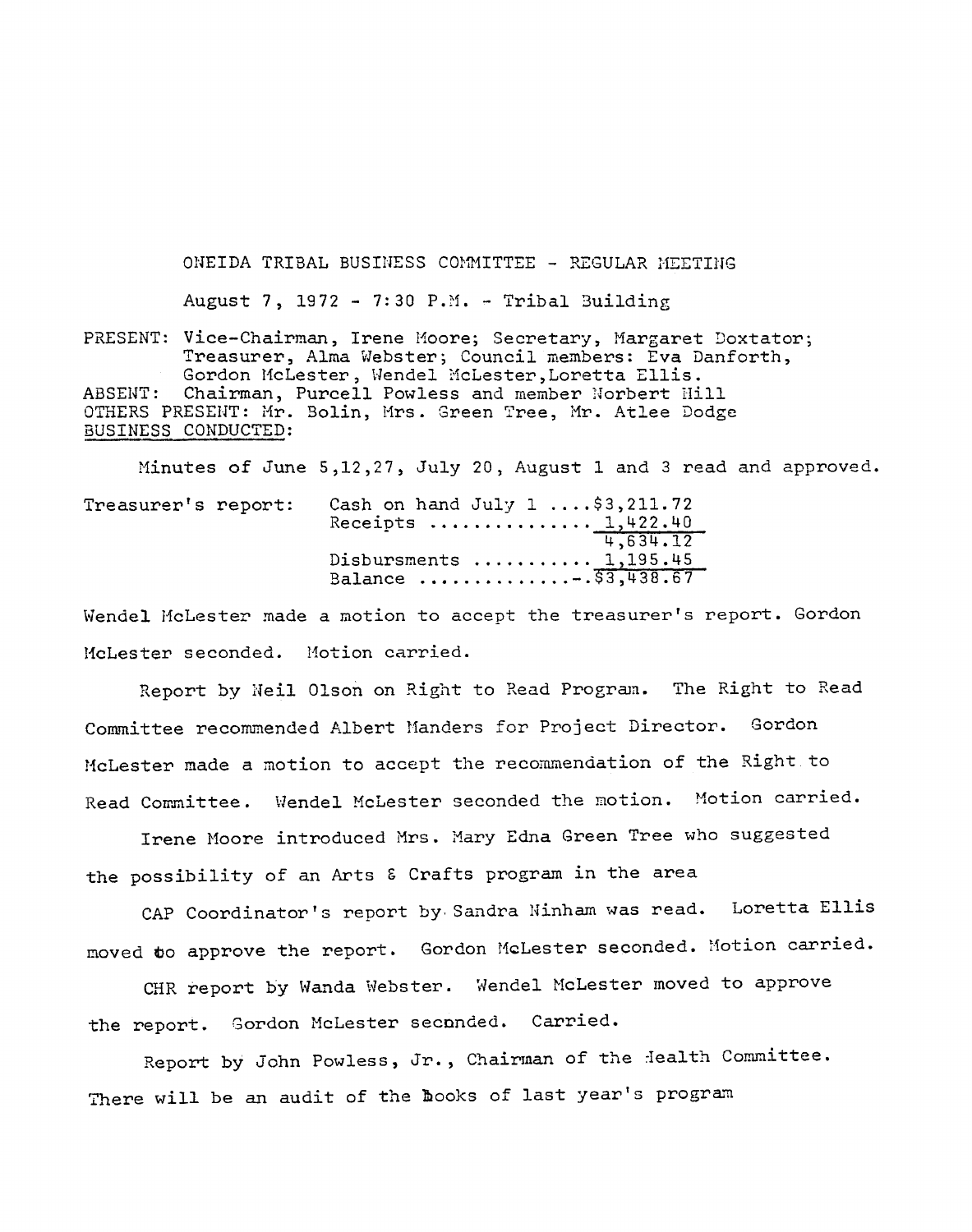ONEIDA TRIBAL BUSINESS COMMITTEE MINUTEB (cont.)

Report by John Powless on the Comprehensive Planners. Gordon HcLester made a motion to have all monthly reports published in the Scout and copies made available to people attending the meeting. Loretta seconded the motion. Hotion carried.

Ireme Hoore introduced Hr. Atlee Dodge, Republican candidate for Congress.

Report by Anderson Cornelius on Housing. Loretta Ellis moved to approve the Housing report. Eva Dandorth seconded. Motion carried.

Report by Vista Supervisor, Annette Powless. Gordon McLester moved to approve the Vista report. Wendel seconded. Motion carried. Loretta Ellis moved to request 2 national Vista workers; one for recreation, one for education; the local Vistas to write up the job description with the concurrance of the Tribal Council. Wendel seconded. Motion carried

Gordon McLester made a motion to accept the relinquishment of Nadine Dallas's 2½ acre land assignment for a 2-acre lease. Wendel seconded. Motion carried.

Hr. Bolin has contacted John Abts about using Indian land *vli* thout a lease. Joe Webster is being notified about his lease

Report on Education Committee by Irene Moore. Gordon McLester reported on the Oneida Indian Culture program at Seymour

Loretta Ellis moved to authorize Social Services to sell Food Stamps in the Tribal building. Eva Danforth seconded. Motion carried.